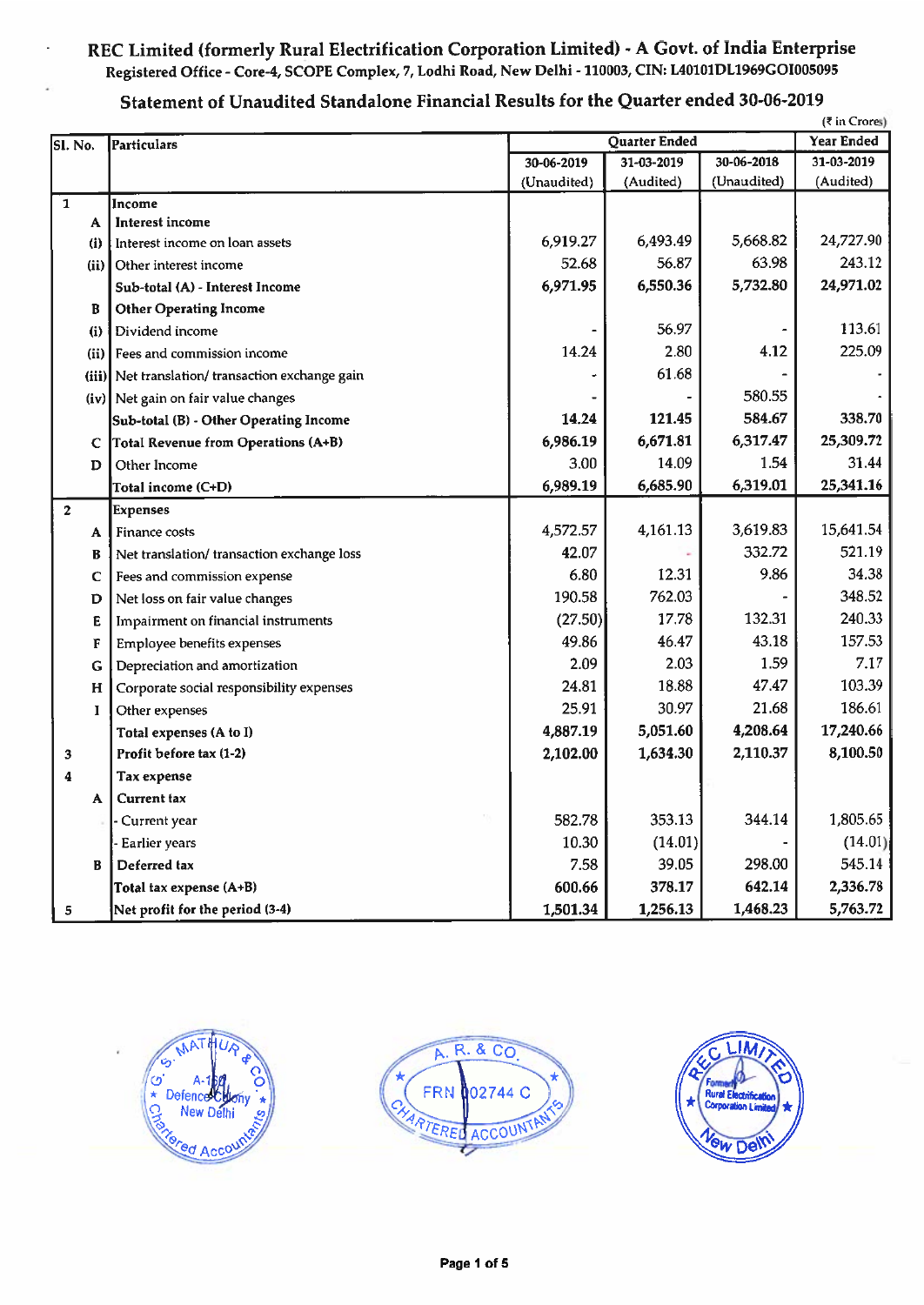(2 in Crores)

| Sl. No.            | Particulars                                                    |             | Quarter Ended |             | Year Ended |
|--------------------|----------------------------------------------------------------|-------------|---------------|-------------|------------|
|                    |                                                                | 30-06-2019  | 31-03-2019    | 30-06-2018  | 31-03-2019 |
|                    |                                                                | (Unaudited) | (Audited)     | (Unaudited) | (Audited)  |
| 6                  | Other comprehensive Income/(Loss)                              |             |               |             |            |
| (i)                | Items that will not be reclassified to profit or loss          |             |               |             |            |
| (a)                | Re-measurement gains/(losses) on defined benefit plans         |             | (26.83)       |             | (19.37)    |
| (b)                | Changes in fair value of FVOCI equity instruments              | (23.61)     | (22.02)       | (71.44)     | (47.26)    |
| $\left( c \right)$ | Income tax relating to these items                             |             |               |             |            |
|                    | Re-measurement gains/(losses) on defined benefit plans         |             | 9.38          |             | 6.77       |
|                    | Changes in fair value of FVOCI equity instruments              | 0.78        | 0.12          | (0.83)      | (0.68)     |
|                    | Sub-total (i)                                                  | (22.83)     | (39.35)       | (72.27)     | (60.54)    |
|                    | (ii) Items that will be reclassified to profit or loss         |             |               |             |            |
|                    | Other comprehensive Income/(Loss) for the period $(i + ii)$    | (22.83)     | (39.35)       | (72.27)     | (60.54)    |
| 7                  | Total comprehensive income for the period (5+6)                | 1,478.51    | 1,216.78      | 1,395.96    | 5,703.18   |
| 8                  | Paid up equity share capital (Face Value ₹10 per share)        | 1,974.92    | 1,974.92      | 1,974.92    | 1,974.92   |
| 9                  | Other equity                                                   |             | 32,328.02     |             | 32,328.02  |
|                    | (as per audited balance sheet as at 31st March)                |             |               |             |            |
| 10                 | Basic & Diluted earnings per equity share of ₹ 10 each) (in ₹) |             |               |             |            |
| $\mathbf{A}$       | For continuing operations                                      | 7.60        | 6.36          | 7.43        | 29.18      |
| В                  | For continuing and discontinued operations                     | 7.60        | 6.36          | 7.43        | 29.18      |

See accompanying notes to the financial results.





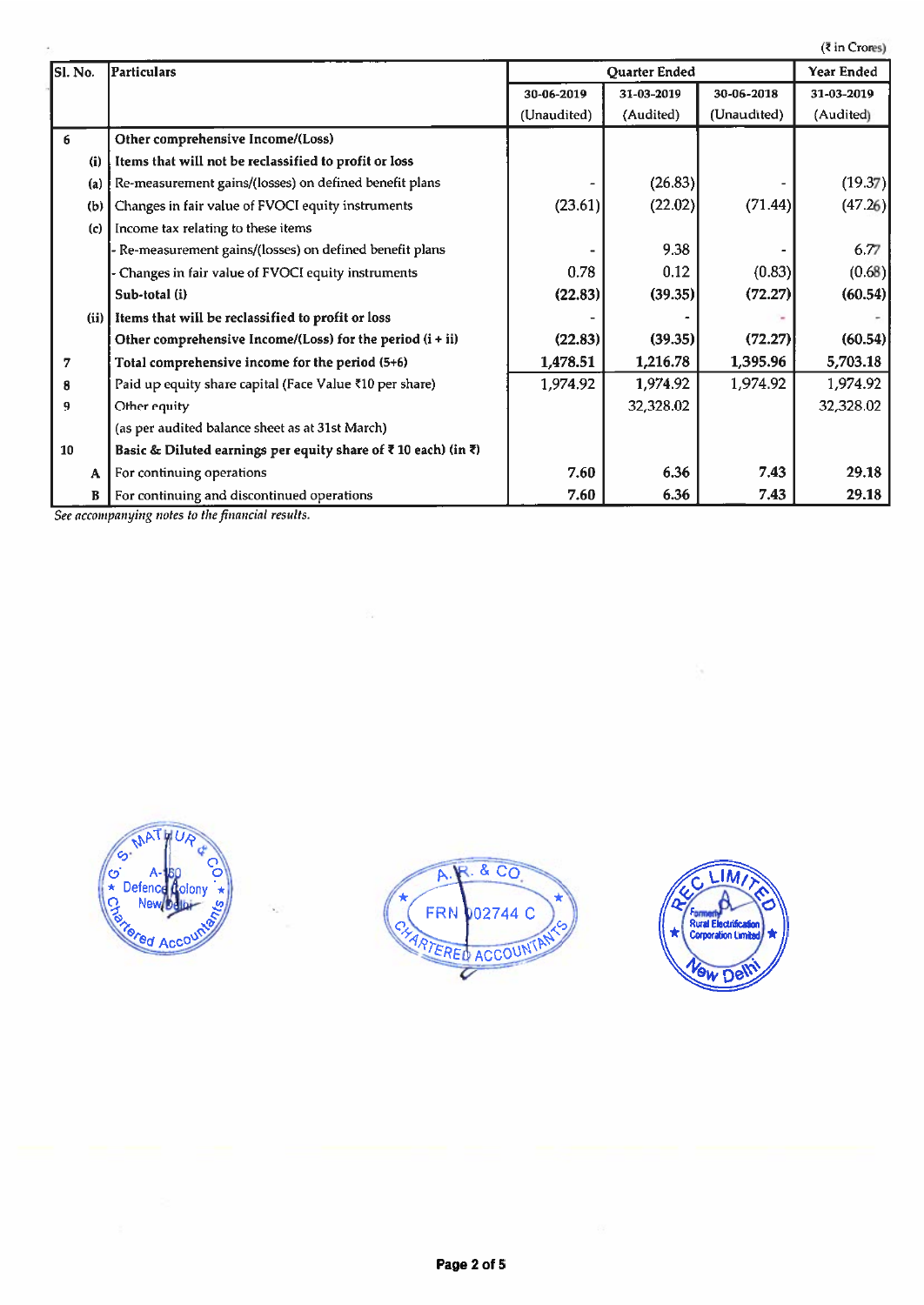# Statement of Unaudited Consolidated Financial Results for the Quarter ended 30-06-2019

|                         |                                                                       |             |               |             | (₹ in Crores)     |
|-------------------------|-----------------------------------------------------------------------|-------------|---------------|-------------|-------------------|
| Sl. No.                 | Particulars                                                           |             | Quarter Ended |             | <b>Year Ended</b> |
|                         |                                                                       | 30-06-2019  | 31-03-2019    | 30-06-2018  | 31-03-2019        |
| $\mathbf{1}$            | Income                                                                | (Unaudited) | (Audited)     | (Unaudited) | (Audited)         |
| A                       | <b>Interest Income</b>                                                |             |               |             |                   |
| (i)                     | Interest income on loan assets                                        | 6,919.27    | 6,493.49      | 5,668.82    | 24,727.90         |
|                         | (ii) Other interest income                                            | 56.15       | 59.88         | 67.19       | 255.72            |
|                         | Sub-total (A) - Interest Income                                       | 6,975.42    | 6,553.37      | 5,736.01    | 24,983.62         |
| B                       | <b>Other Operating Income</b>                                         |             |               |             |                   |
| (i)                     | Dividend income                                                       |             | 10.08         |             | 20.38             |
| (ii)                    | Fees and commission income                                            | 14.24       | 2.80          | 4.12        | 225.09            |
|                         | (iii) Net translation/ transaction exchange gain                      |             | 61.68         |             |                   |
| (iv)                    | Net gain on fair value changes                                        |             |               | 580.55      |                   |
| (v)                     | Sale of services                                                      | 17.42       | 83.40         | 28.99       | 169.93            |
|                         | Sub-total (B) - Other Operating Income                                | 31.66       | 157.96        | 613.66      | 415.40            |
| C                       | <b>Total Revenue from Operations (A+B)</b>                            | 7,007.08    | 6,711.33      | 6,349.67    | 25,399.02         |
| D                       | Other Income                                                          | 3.09        | 14.18         | 1.70        | 32.31             |
|                         | Total income (C+D)                                                    | 7,010.17    | 6,725.51      | 6,351.37    | 25,431.33         |
| $\overline{\mathbf{2}}$ | <b>Expenses</b>                                                       |             |               |             |                   |
| A                       | Finance costs                                                         | 4,571.31    | 4,160.52      | 3,619.02    | 15,639.20         |
| B                       | Net translation/ transaction exchange loss                            | 42.07       |               | 332.72      | 521.19            |
| $\mathbf C$             | Fees and commission expense                                           | 6.80        | 12.31         | 9.86        | 34.38             |
| D                       | Net loss on fair value changes                                        | 190.58      | 762.03        |             | 348.52            |
| E                       | Impairment on financial instruments                                   | (28.05)     | 21.49         | 128.24      | 243.49            |
| F                       | Cost of services rendered                                             | 14.79       | 38.01         | 10.19       | 85.15             |
| G                       | Employee benefits expenses                                            | 54.37       | 51.19         | 49.42       | 177.37            |
| $\mathbf H$             | Depreciation and amortization                                         | 2.53        | 2.28          | 1.90        | 8.29              |
|                         | Corporate social responsibility expenses                              | 24.82       | 19.58         | 47.74       | 104.49            |
| Ť                       | Other expenses                                                        | 24.72       | 27.32         | 25.13       | 188.76            |
|                         | Total Expenses (A to J)                                               | 4,903.94    | 5,094.73      | 4,224.22    | 17,350.84         |
| 3                       | Share of Profit of Joint Venture accounted for using equity<br>method | 6.35        | 10.32         | (4.51)      | 9.95              |
| 4                       | Profit before Tax (1-2+3)                                             | 2,112.58    | 1,641.10      | 2,122.64    | 8,090.44          |
| 5                       | <b>Tax Expense</b>                                                    |             |               |             |                   |
| A                       | <b>Current Tax</b>                                                    |             |               |             |                   |
|                         | Current Year                                                          | 583.65      | 366.62        | 347.95      | 1,826.51          |
|                         | <b>Earlier Years</b>                                                  | 10.30       | (13.28)       |             | (13.28)           |
| B                       | <b>Deferred Tax</b>                                                   | 9.63        | 35.10         | 302.72      | 535.83            |
|                         | <b>Total Tax Expense (A+B)</b>                                        | 603.58      | 388.44        | 650.67      | 2,349.06          |
| 6                       | Net profit for the period (4-5)                                       | 1,509.00    | 1,252.66      | 1,471.97    | 5,741.38          |





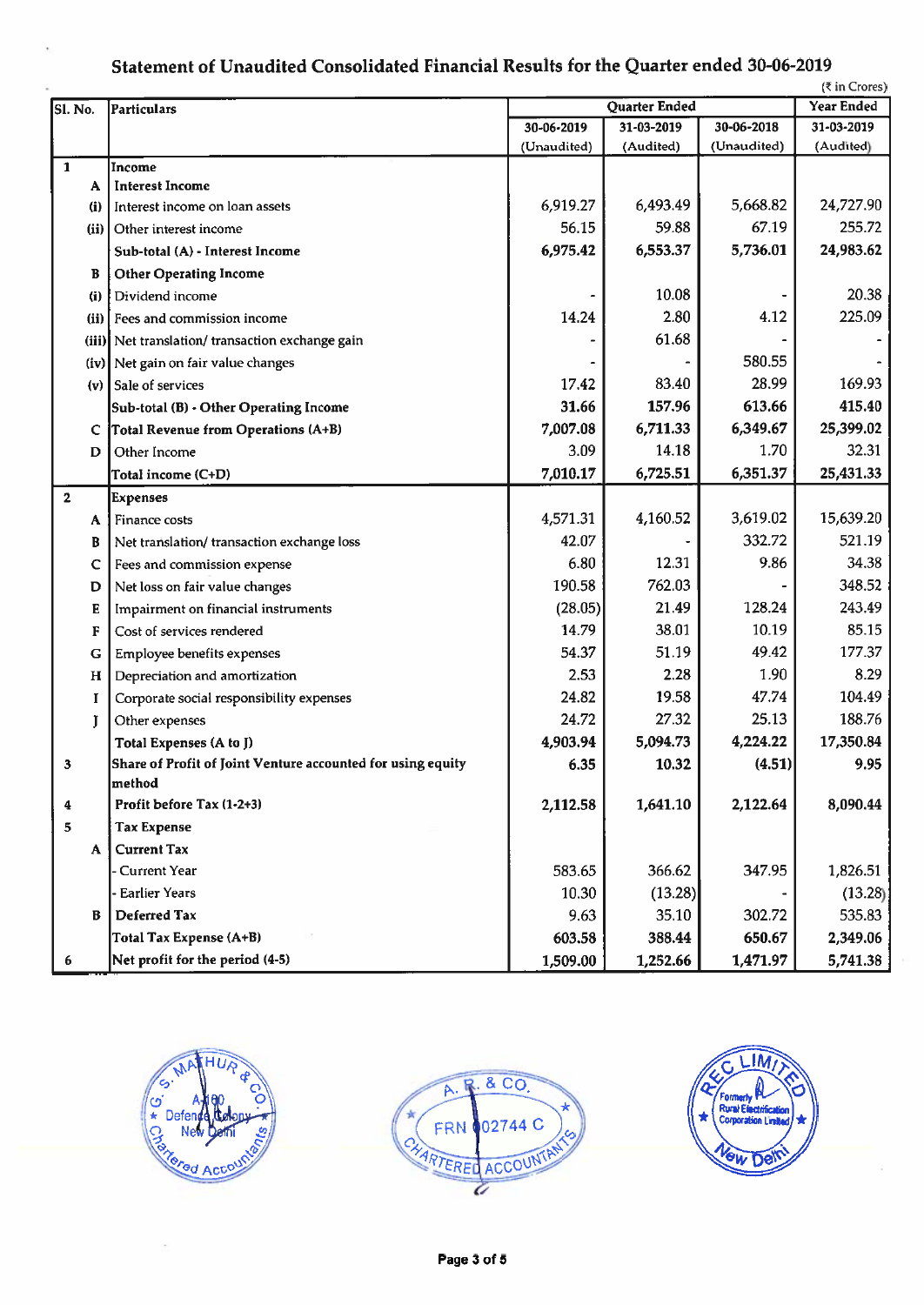$(7 in Crores)$ 

| Sl. No.        | Particulars                                                        | <b>Quarter Ended</b> |            |             | <b>Year Ended</b> |
|----------------|--------------------------------------------------------------------|----------------------|------------|-------------|-------------------|
|                |                                                                    | 30-06-2019           | 31-03-2019 | 30-06-2018  | 31-03-2019        |
|                |                                                                    | (Unaudited)          | (Audited)  | (Unaudited) | (Audited)         |
| $\overline{7}$ | Other comprehensive Income/(Loss)                                  |                      |            |             |                   |
| (i)            | Items that will not be reclassified to profit or loss              |                      |            |             |                   |
| (a)            | Re-measurement gains/(losses) on defined benefit plans             |                      | (26.83)    |             | (19.37)           |
| (b)            | Changes in fair value of FVOCI equity instruments                  | (23.61)              | (22.02)    | (71.44)     | (47.26)           |
| (c)            | Share of Profit of Joint Venture accounted for using equity method |                      | (0.10)     |             | (0.05)            |
| (d)            | Income tax relating to these items                                 |                      |            |             |                   |
|                | Re-measurement gains/(losses) on defined benefit plans             |                      | 9.38       |             | 6.77              |
|                | Changes in fair value of FVOCI equity instruments                  | 0.78                 | 0.12       | (0.83)      | (0.68)            |
|                | Sub-total (i)                                                      | (22.83)              | (39.45)    | (72.27)     | (60.59)           |
|                | (ii) Items that will be reclassified to profit or loss             |                      |            |             |                   |
| (a)            | Share of other comprehensive income/ (loss) of joint venture       | (3.94)               |            |             |                   |
|                | accounted for using equity method                                  |                      |            |             |                   |
| (b)            | Income tax relating to these items                                 | 0.81                 |            |             |                   |
|                | Sub-total (ii)                                                     | (3.13)               |            |             |                   |
|                | Other comprehensive income/(loss) for the period $(i + ii)$        | (25.96)              | (39.45)    | (72.27)     | (60.59)           |
| 8              | Total comprehensive Income for the period (6+7)                    | 1,483.04             | 1,213.21   | 1,399.70    | 5,680.79          |
| 9              | Paid up Equity Share Capital (Face Value ₹10 per share)            | 1,974.92             | 1,974.92   | 1,974.92    | 1,974.92          |
| 10             | Other Equity                                                       |                      | 32,571.42  |             | 32,571.42         |
|                | (as per audited balance sheet as at 31st March)                    |                      |            |             |                   |
| 11             | Basic & Diluted earnings per equity share of ₹10 each) (in ₹)      |                      |            |             |                   |
| A              | For continuing operations                                          | 7.64                 | 6.34       | 7.45        | 29.07             |
| B              | For continuing and discontinued operations                         | 7.64                 | 6.34       | 7.45        | 29.07             |

See accompanying notes to the financial results.

#### Notes:

- 1, The above financial results were reviewed by the Audit Committee at the meeting held on 6th August 2019 and approved and taken on record by the Board of Directors at the meeting held on 6th August 2019. These results have been subjected to limited review by M/s A.R. & Co., Chartered Accountants and M/s G.S. Mathur & Co., Chartered Accountants. However, since the Consolidated financial results of the Company are being submitted for the first time pursuant to the mandatory requirement with effect from April 1, 2019 , the consolidated figures for the comparative periods for the quarter ended 30th June 2018 and the quarter ended 31st March 2019, as reported in these financial results, have not been subjected to limited review.
- 2. The accounts of the subsidiary companies, REC Power Distribution Company Limited (standalone) and REC Transmission Projects Company Limited (consolidated), subjected to the limited review and unaudited standalone accounts of joint venture (Energy Efficiency Services Limited) have been consolidated in accordance with the Indian Accounting Standard 110 'Consolidated Financial Statements', Indian Accounting Standard 111 'Joint Arrangements' and Indian Accounting Standard 28 'investments in Associates and Joint Ventures '.
- 3. Details of credit-impaired loan assets and the provisions maintained in respect of those accounts is as under:

|     | $(3 \in \text{C} \text{cores})$         |                |  |
|-----|-----------------------------------------|----------------|--|
|     | S. Particulars                          | As at          |  |
| No. |                                         | 30th June 2019 |  |
|     | 1. Credit-impaired loan assets          | 20,892.23      |  |
|     | 2. Impairment Allowance Maintained      | 10.073.30      |  |
|     | Impairment Allowance Coverage (%) (2/1) | 48.22%         |  |





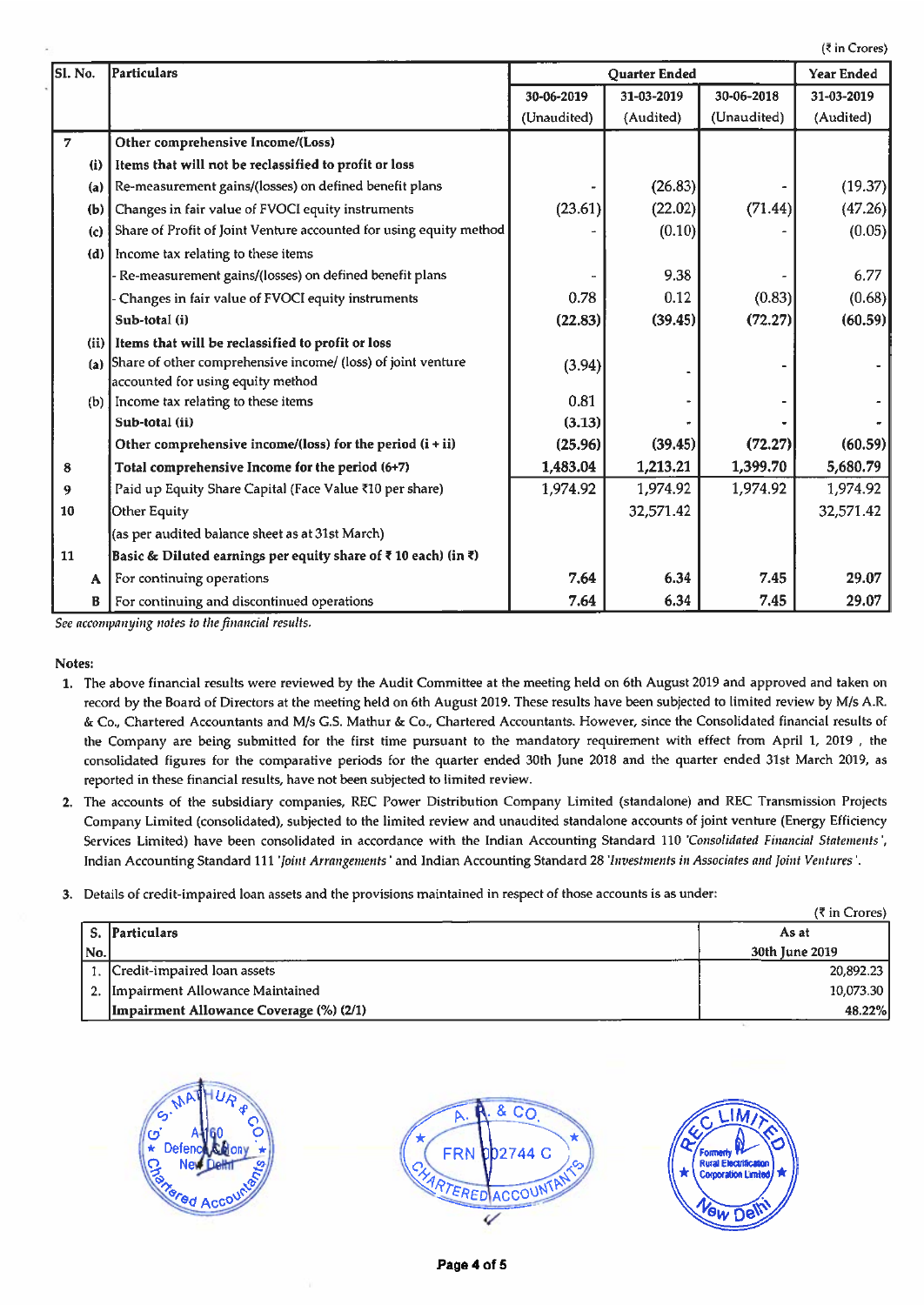- 4. One of the borrowers of the Company has obtained an ad-interim order from Hon'ble High Court of Madras on 18th September 2015 not to classify the account as Non-Performing Asset. Accordingly, the loan outstanding of the borrower has not been classified as Stage III
- Asset, even though the overdues are more than 3 months old and the asset is credit impaired. Further, as a matter of prudence, the interest income is not being recognised in respect of the project loan.

However, the Company has created an adequate provision of  $\bar{\tau}$  942.67 crore @ 40.95% of Loan outstanding of  $\bar{\tau}$  2,302 crore in the books of accounts as per Expected Credit Loss (ECL) as on 31st March 2019 after considering the financial and operational parameters of the project.

- 5 The Company, along with its subsidiaries has adopted Ind AS 116 'Leases', using modified retrospective method with the initial date of applciaiton of Ist April, 2019. Accordingly, in one of the subsidiaries, REC Power Distrubution Corporation Limited, the Right of Use assets (ROU) amounting to  $\bar{\tau}$  2.61 crores have been recognised as on the initial date of application, which is equivalent to the lease liability.
- The Company's main business is to provide finance to power sector. Accordingly, the company does not have more than one segment eligible for reporting in terms of Indian Accounting Standard {Ind AS) 108 'Operating Segments'.
- The Company has raised US\$ 650 million 5-year US Dollars denominated bonds in July 2019 under its Global Medium Term Note (GMTN) Programme of USD\$ 5 Billion. The amount raised has since been utilized for funding Infrastructure Power Sector projects as per the extant RBI guidelines.
- The Companyhadstarted creating Expected Credit Loss (ECL) on undisbursed Letters of Comfort during the quarter ended 31st March 2019 and suitable adjustments have been made in the comparative results.
- 9. Interest income on credit-impaired loan assets is not being recognised as a matter of prudence, pending the outcome of resolutions of stressed assets.
- 10. Forall the secured bonds issued by the Company and outstandingas at 30th June 2019, 100% security cover has been maintained by way of mortgage on certain immovable properties and/or charge on the receivables of the Company.
- 11. The Consolidated figures for the quarter ended 31st March 2019 are derived by deducting the year-to-date figures for the period ended 31st December 2018 from the audited figures for the year ended 31st March 2019.

Place: New Delhi



For REC Limited

 $A_{\ell}$  and  $A_{\ell}$ 

Date: 6th August 2019 DIN - 02231613



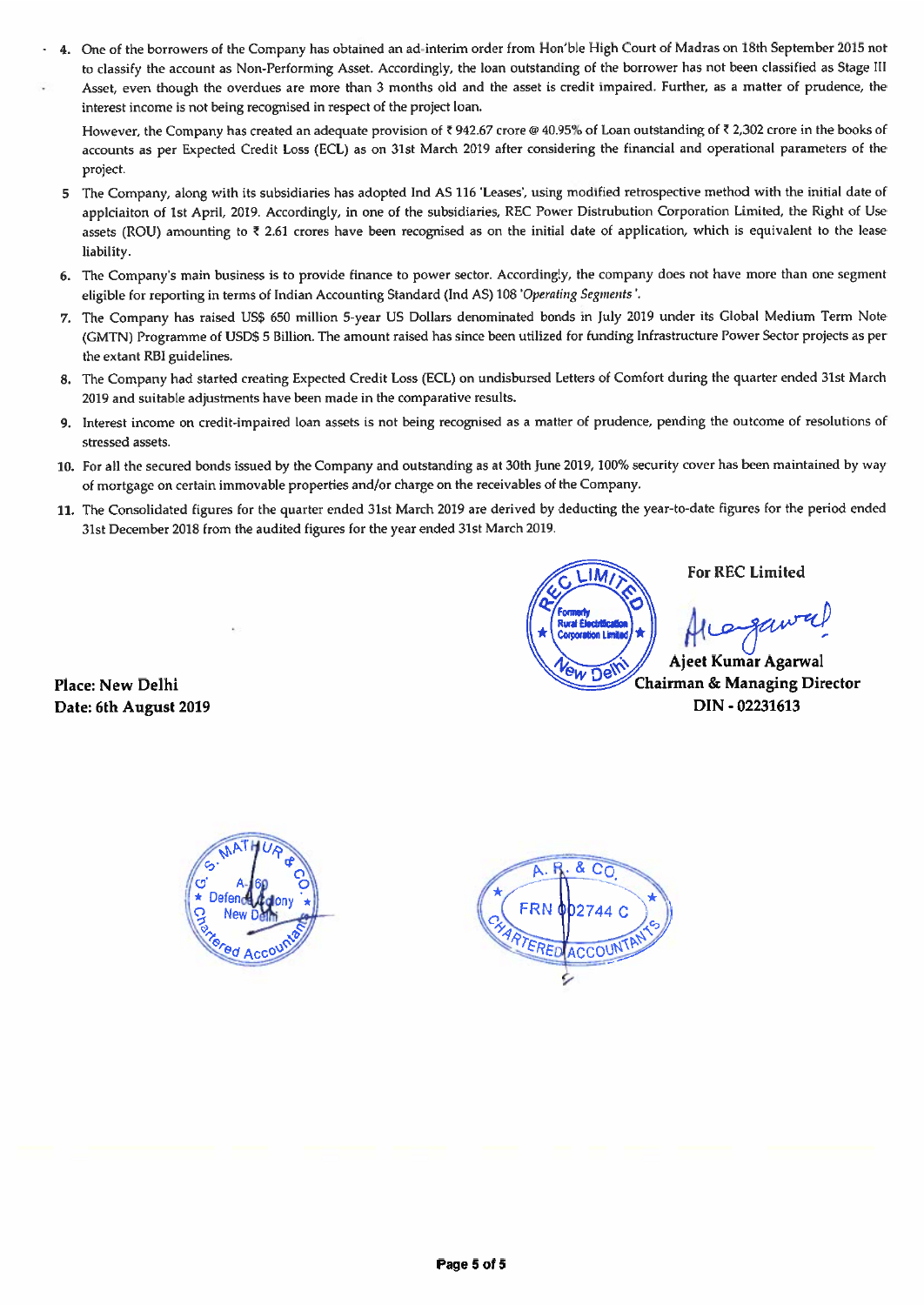G.S. Mathur & Co. A.R. & Co.

ŧ

Chartered Accountants Chartered Accountants A-160, Defence Colony<br>New Delhi-110024 **A-403, Gayatri Apartments,** Plot No. 27, Sector 10, Dwarka New Delhi- 110075.

 Independent Auditor's Review Report on Quarterly Unaudited Standalone Financial Results of REC Limited (Formerly Rural Electrification Corporation Limited) Pursuant to the Regulation <sup>33</sup> of the SEBI (Listing Obligations and Disclosure Requirements) Regulations, 2015, as amended

<u> 1989 - Johann Stoff, Amerikaansk politiker (\* 1989)</u>

The Board of Directors, REC Limited (Formerly Rural Electrification Corporation Limited) Core-iV, SCOPE Complex, 7, Lodi Road, New Delhi — 110003

We have reviewed the accompanying statement of unaudited financial results of REC Limited (Formerly Rural Electrification Corporation Limited) (the "Company") for the quarter ended 30th June 2019 being submitted by the Company pursuant to the requirement of Regulation <sup>33</sup> of the SEBI (Listing Obligations and Disclosure Requirements) Regulations, 2015, as amended.

This statement is the responsibility of the Company's Management and has been approved by the Board of Directors, has been prepared in accordance with the recognition and measurement principles laid down in the Indian Accounting Standard <sup>34</sup> 'Interim Financial Reporting', prescribed under section <sup>133</sup> of the Companies Act, <sup>2013</sup> (the 'Act') read with relevant rules issued thereunder and other accounting principles generally accepted in India. Our responsibility is to issue a report on these financial statements based on our review.

We conducted our review of the Statement in accordance with the Standard on Review Engagements (SRE) <sup>2410</sup> "Review of Interim Financial Information Performed by the Independent Auditor of the Entity", issued by the Institute of Chartered Accountants of India. This standard requires that we plan and perform the review to obtain moderate assurance as to whether the financial statements are free of material misstatement. <sup>A</sup> review is limited primarily to inquiries of company personnel and analytical procedures applied to financial data and thus provides less assurance than an audit. We have not performed an audit and accordingly, we do not express an audit opinion.



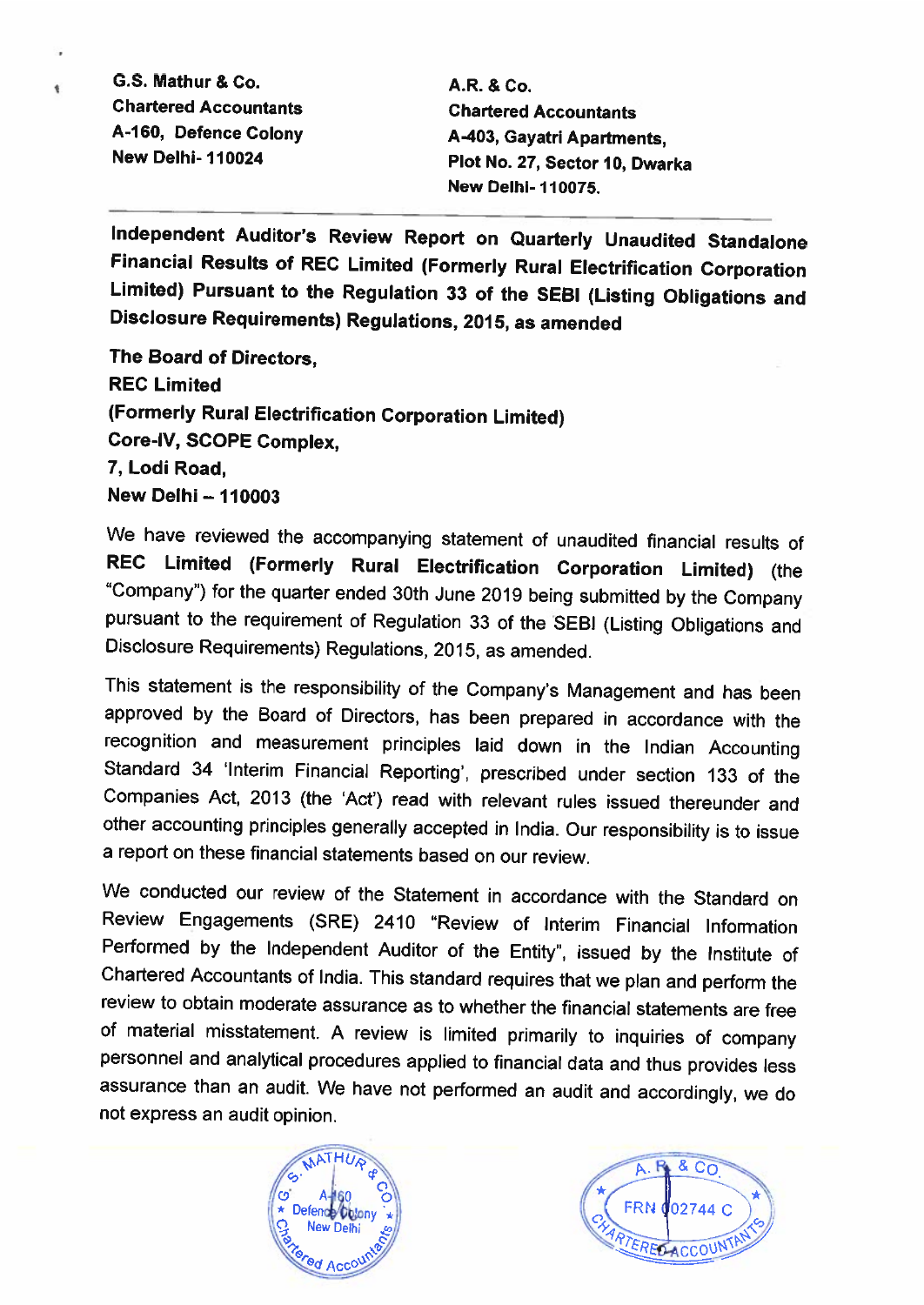Based on our review conducted as above, nothing has come to our attention that causes us to believe that the accompanying statement of unaudited financial results prepared in accordance with recognition and measurement principles laid down in the Indian Accounting Standards specified under Section <sup>133</sup> of the Act, as amended, read with relevant rules issued there under and other accounting principles generally accepted in India, has not disclosed the information required to be disclosed in terms of Regulation <sup>33</sup> of the SEBI (Listing Obligations and Disclosure Requirements) Regulations, 2015, as amended, including the manner in which it is to be disclosed, or that it contains any material misstatement.

### For G.S. Mathur & Co. For A.R. & Co.

Chartered Accountants Chartered Accountants Firm Regn No. 008744 $\mathbb{N}$ <sup>ATHU</sup>R<sub>2</sub> Firm Regn No. 002744C



M.No. 082023 M.No. 530262 UDIN - 19082023AAAAAB7874 UDIN — 19530262AAAAAR5092

Place : New Delhi Date :  $6<sup>th</sup>$  August 2019

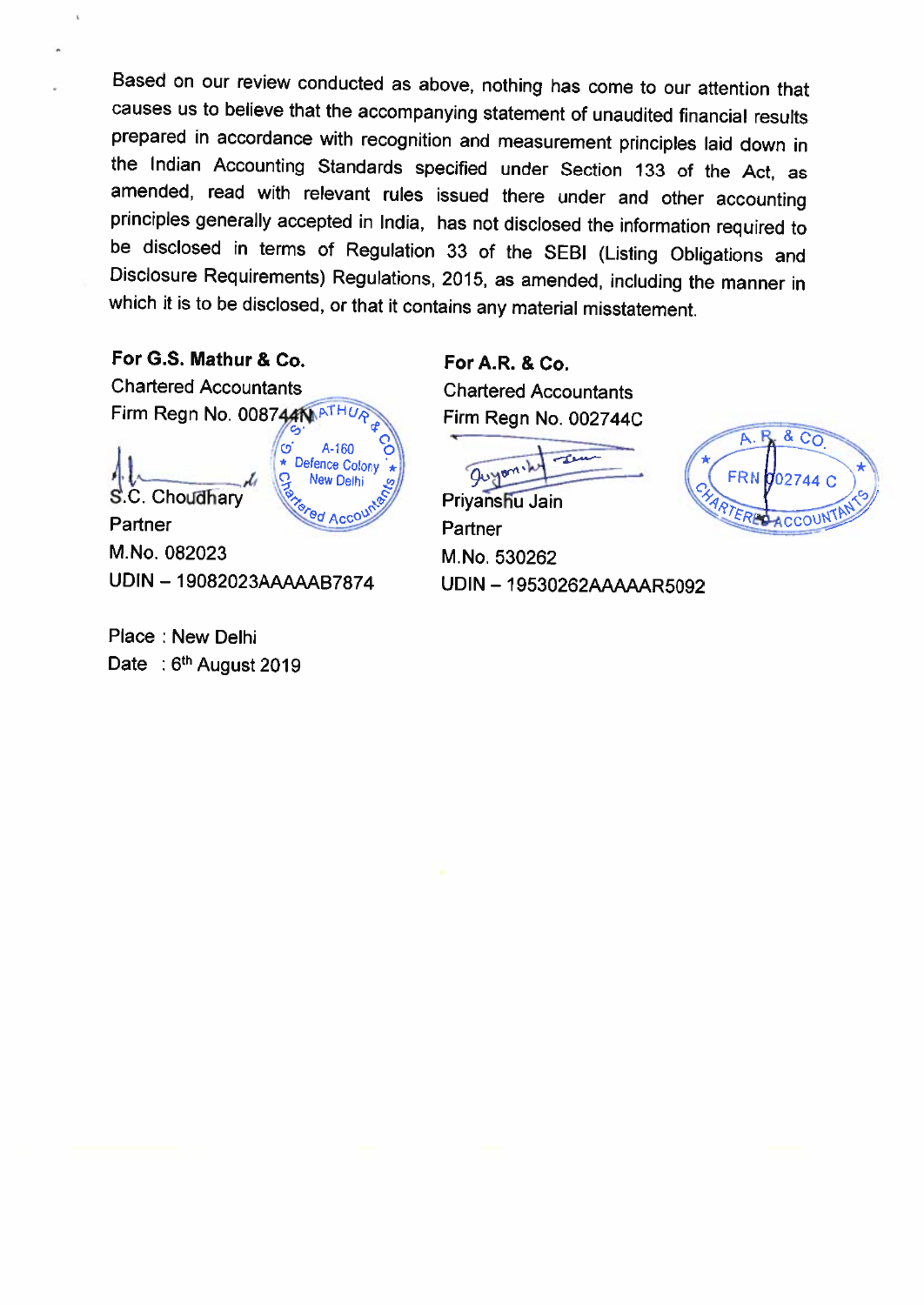G.S. Mathur & Co. A.R. & Co. Chartered Accountants Chartered Accountants

A-160, Defence Colony A-403, Gayatri Apartments, New Delhi- 110024 Plot No. 27, Sector 10, Dwarka New Delhi- 110075.

Independent Auditor's Review Report On consolidated unaudited quarterly financial results REC Limited (Formerly Rural Electrification Corporation Limited) Pursuant to the Regulation 33 of the SEBI (Listing Obligations and Disclosure Requirements) Regulations, 2015, as amended

The Board of Directors, REC Limited (Formerly Rural Electrification Corporation Limited) Core-IV, SCOPE Complex, 7, Lodi Road, New Delhi — 110003

- 1. We have reviewed the accompanying Statement of Consolidated Unaudited Financial Results of REC Limited (Formerly Rural Electrification Corporation Limited) ("the Parent") and its subsidiaries (the Parent and its subsidiaries together referred to as "the Group'), and its share of the net profit after tax and total comprehensive income of its joint ventures for the quarter ended 30" June 2019 ("the Statement"), being submitted by the Parent pursuant to the requirement of Regulation 33 of the SEBI (Listing Obligations and Disclosure Requirements) Regulations, 2015, as amended. Attention is drawn to the fact that the consolidated figures for the corresponding quarter ended 30" June 2018, as reported in these financial results have been approved by the Parent's Board of Directors, but have not been subjected to review.
- 2. This Statement, which is the responsibility of the Parent's Management and approved by the Parent's Board of Directors, has been prepared in accordance with the recognition and measurement principles laid down in Indian Accounting Standard 34 "Interim Financial Reporting" ("Ind AS 34"), prescribed under Section 133 of the Companies Act, 2013, and other accounting principles generally accepted in India. Our responsibility is to express a conclusion on the Statement based on our review.
- 3. We conducted our review of the Statement in accordance with the Standard on Review Engagements (SRE) 2410 "Review of Interim Financial Information Performed by the Independent Auditor of the Entity', issued by the Institute of



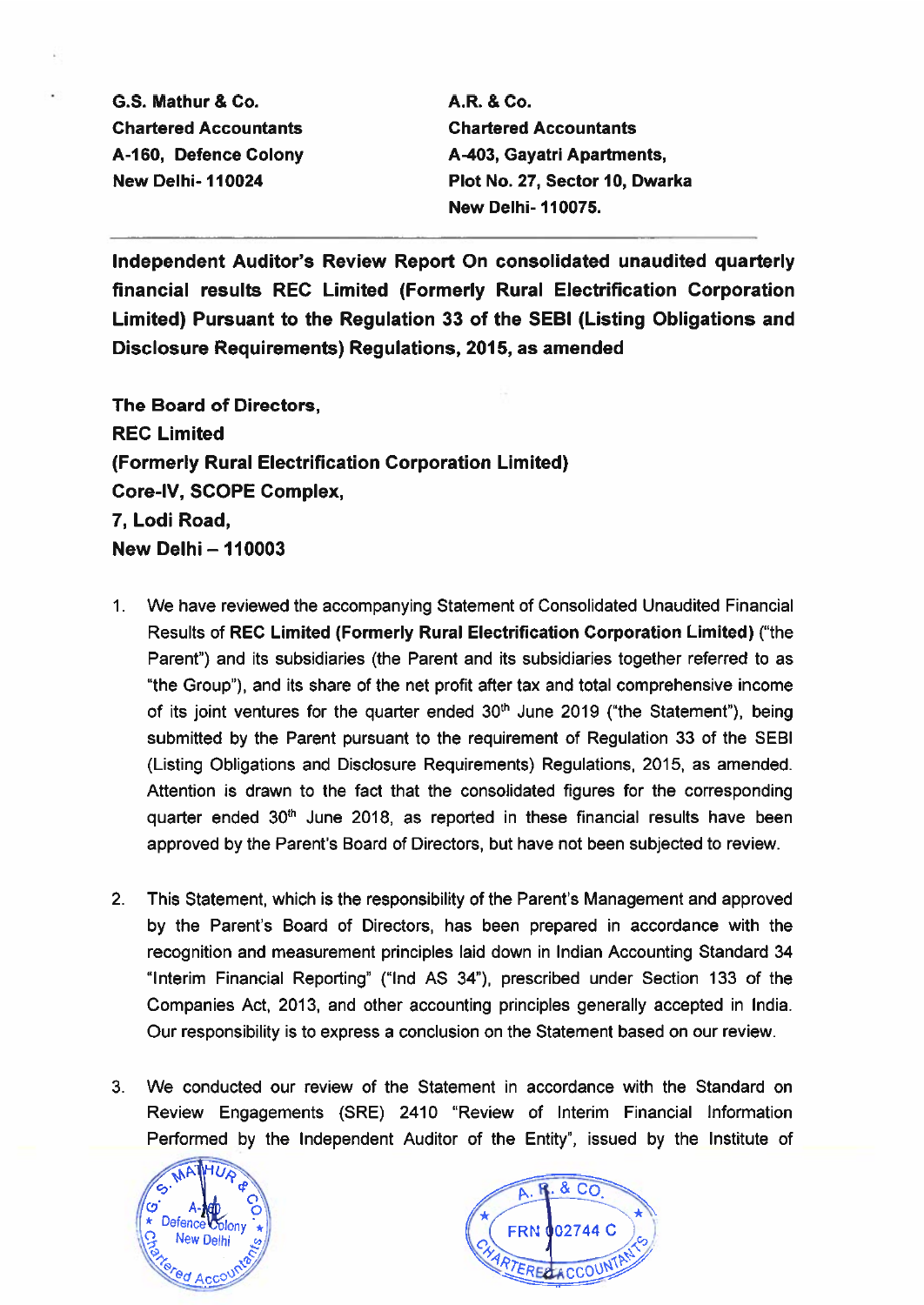Chartered Accountants of India. A review of interim financial information consists of making inquiries, primarily of persons responsible for financial and accounting matters, and applying analytical and other review procedures. A review is substantially less in scope than an audit conducted in accordance with Standards on Auditing and consequently does not enable us to obtain assurance that we would become aware of all significant matters that might be identified in an audit. Accordingly, we do not express an audit opinion.

We also performed procedures in accordance with the circular issued by the SEBI under Regulation 33 (8) of the SEBI (Listing Obligations and Disclosure Requirements) Regulations, 2015, as amended, to the extent applicable.

4. The Statement includes the results of the following entities:

#### List of Subsidiaries:

- i) REC Power Distribution Company Limited
- ii) REC Transmission Projects Company Limited

#### List of Joint Venture:

- i) Energy Efficiency Services Limited, using equity method
- $5.$ Based on our review conducted and procedures performed as stated in paragraph 3 above and based on the consideration of the review reports other auditors referred to in paragraph 6 below, nothing has come to our attention that causes us to believe that the accompanying Statement, prepared in accordance with the Indian Accounting Standards as specified under Section 133 of the Act, as amended, read with relevant rules issued there under and other accounting principles generally accepted in India, has not disclosed the information required to be disclosed in terms of Regulation 33 of the SEBI (Listing Obligations and Disclosure Requirements) Regulations, 2015, as amended, including the manner in which it is to be disclosed, or that it contains any material misstatement.
- $6.$ We did not review the interim financial results of two subsidiaries included in the consolidated unaudited financial results, whose interim financial results reflect total revenues of Rs.25.72 crores, total net profit after tax of Rs. 3.28 crores and total comprehensive income of Rs.3.28 crores , for the quarter ended  $30<sup>th</sup>$  June 2019, as considered in the consolidated unaudited financial results. These interim financial results have been reviewed by other auditors whose reports have been furnished to us by the Management and our conclusion on the Statement, in so far as it relates to the amounts and disclosures included in respect of these subsidiaries is based solely on the reports of the other auditors and the procedures performed by us as stated in paragraph 3 above.

Our conclusion on the Statement is not modified in respect of the above matters.



or A-MAT (A)<br>
S. MAT (A)<br>
Correction on the Statement is not modified in respect of the abelief of the abelief of the statement is not modified in respect of the abelief of A. The B. Co. They bell in the Membership of Memb